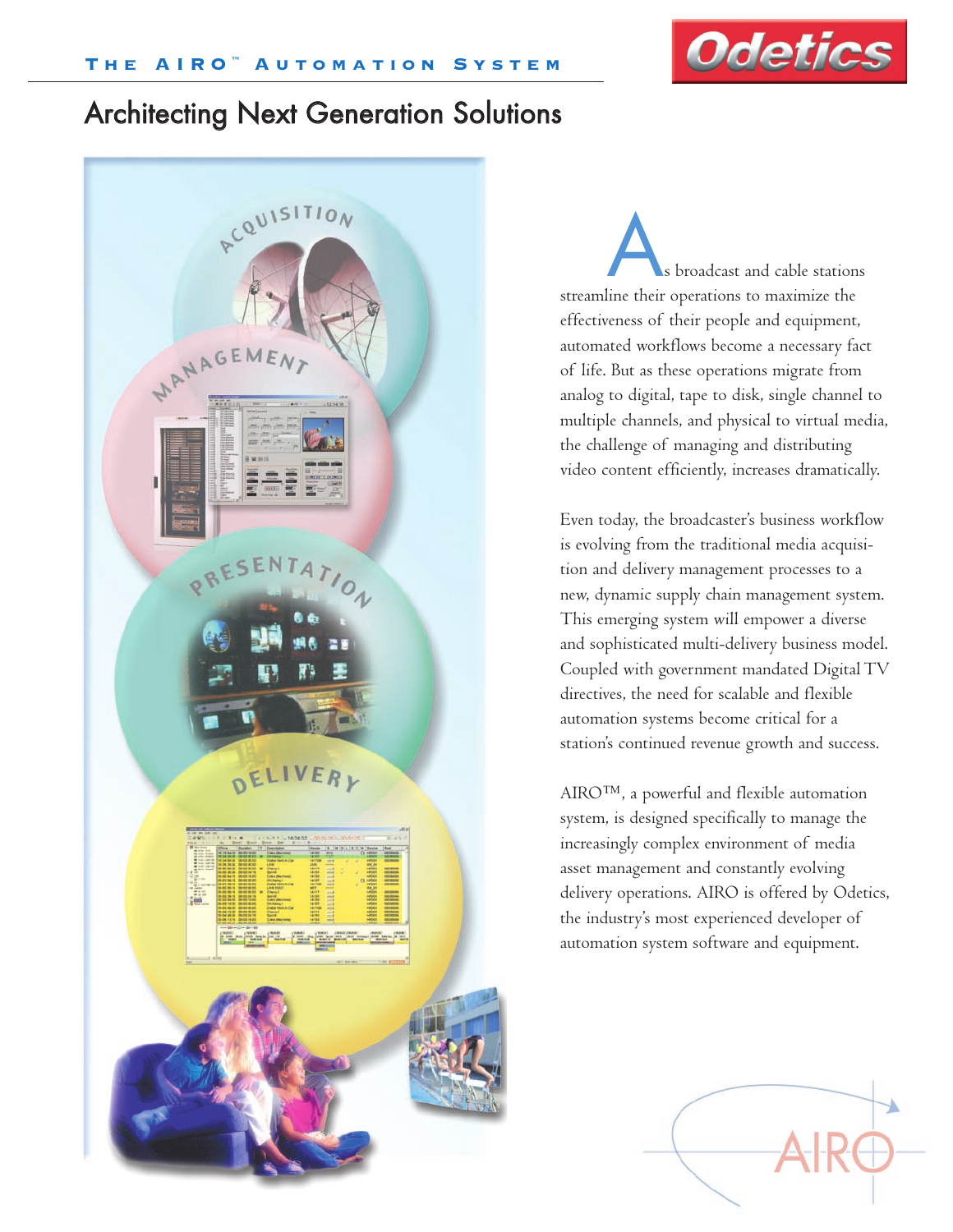# Simplifying the Complicated

Odetics AIRO™ Automation System is built upon a proven and reliable system to help you meet your business opportunities and objectives by streamlining your broadcast or cable station's content management and delivery operations while maintaining optimum efficiency and productivity.

AIRO's goal is to *simplify the complicated.* Continuous on-air delivery is assured by AIRO simplifying the content management and metadata workflow processes and automating complex

## Managing multiple processes

Ultimately, broadcasters are in the business of delivering content and commercial messages to their viewers. Much like a manufacturing plant, broadcasters must go through a series of complex processes to successfully deliver their goods. This includes acquiring material or pre-produced parts and components, processing the components and assembling them into a finished product. Finally, shipping or delivering the product to the end customer - the viewer audience.

AIRO delivers a crucial level of integration into the assembly line of automated broadcast operations by combining these



multi-channel distribution. Based upon Windows 2000, AIRO is an SQL compliant database solution that adheres to open industry standards, allowing for ease of use and multi-lingual support.

critical processes under two integrated applications – **Content Manager** and **Delivery Manager**. AIRO's automation is further enhanced by its powerful and extensible workflow applications, **RecorDDirectoR, Satellite Control, VideoSpy** and **Data Library Manager**. These applications make the broadcast and cable station's operation even easier to manage and more reliable.

# Architecting scalable solutions

Modularity is the heart of AIRO's powerful and flexible design. AIRO is a scalable and expandable solution that grows as you

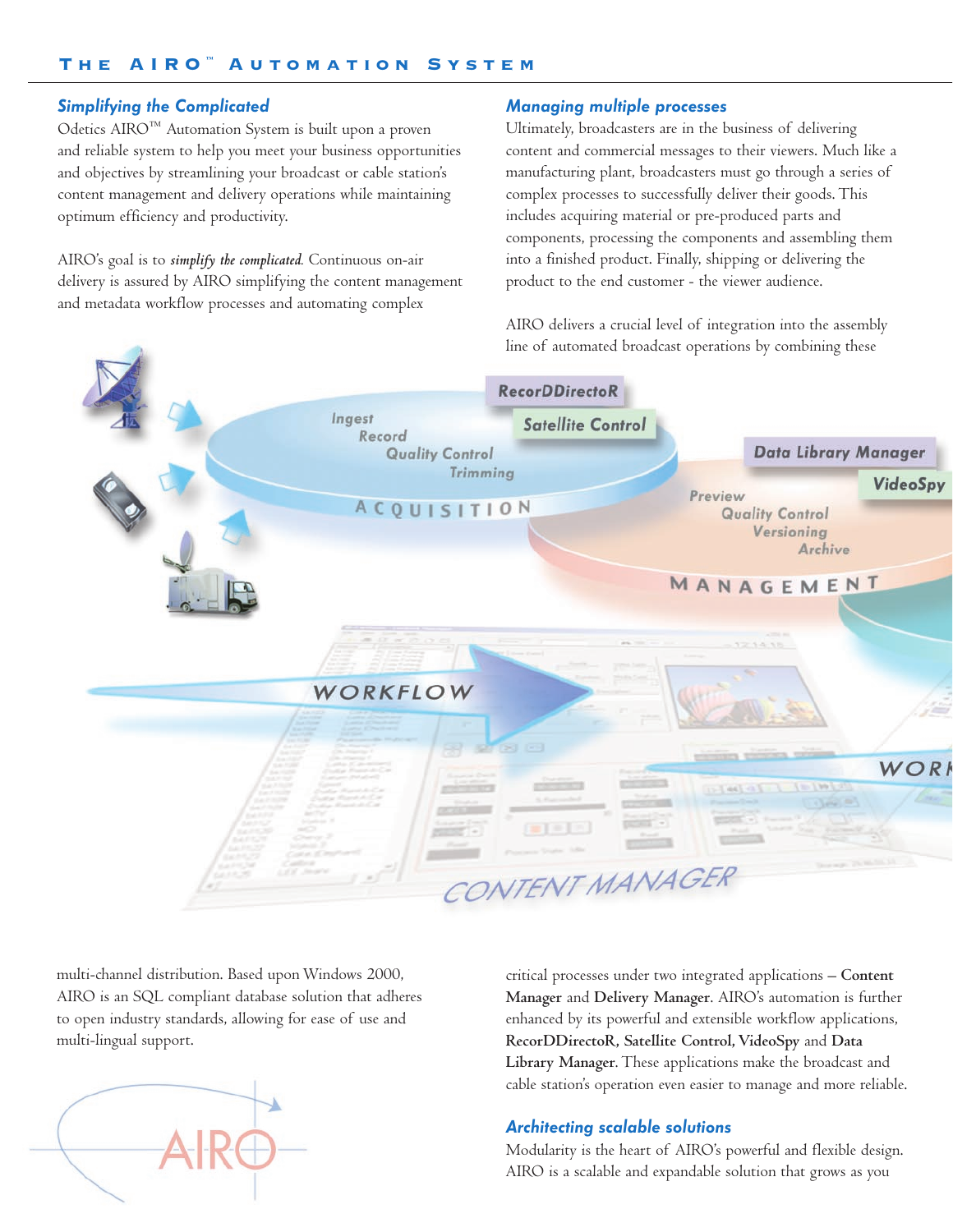grow thus preserving and future-proofing your investment in broadcast automation technologies.

Odetics Broadcast introduced the Asset Management System concept. This concept transitioned the industry from its first-generation device control focus to the sophisticated second-generation content management systems of today.

Odetics continues to set the standard for evolving automation systems. Next generation broadcast operations will transition from a pure content management focus to a fully integrated, multi-path delivery of products and information. This capability is essential for supporting applications such as interactive TV, Video-on-Demand and whatever the marketplace dreams up next.

Broadcasters will ultimately become the vital link in the future end-to-end digital media supply chain management (SCM)

#### Solutions to match your needs and budget

Odetics offers automation solutions to meet the individual demands of broadcasting and cable stations alike.

**AIRO Express** is designed for the station that needs to control costs or independently manage the system implementation. Full software functionality is assured with the added benefits of price and performance levels clearly in mind. Odetics' worldwide network of authorized System Integrators provide full system design and installation services.

**AIRO Automation System** is a turnkey system that is a fully customized implementation. Odetics installs and commissions an AIRO system specifically tailored for the station's

automation needs. Odetics' proven project management of over 200 successful AIRO



system enabling them to become indispensable to the market and to achieve higher revenue growth and greater asset utilization.

AIRO's modular design forms the critical foundation for next generation systems. By providing flexible asset management and multi-path delivery, AIRO can support new rich media content over many diverse delivery mechanisms such as the Internet, terrestrial cable, RF, satellite, wireless, etc.

installations worldwide is testament to this unique service and product offering.

# Next generation solutions

Designed and developed by the broadcast industry's leading supplier of automation technology, **Odetics' AIRO** is the next generation solution for the digital age.